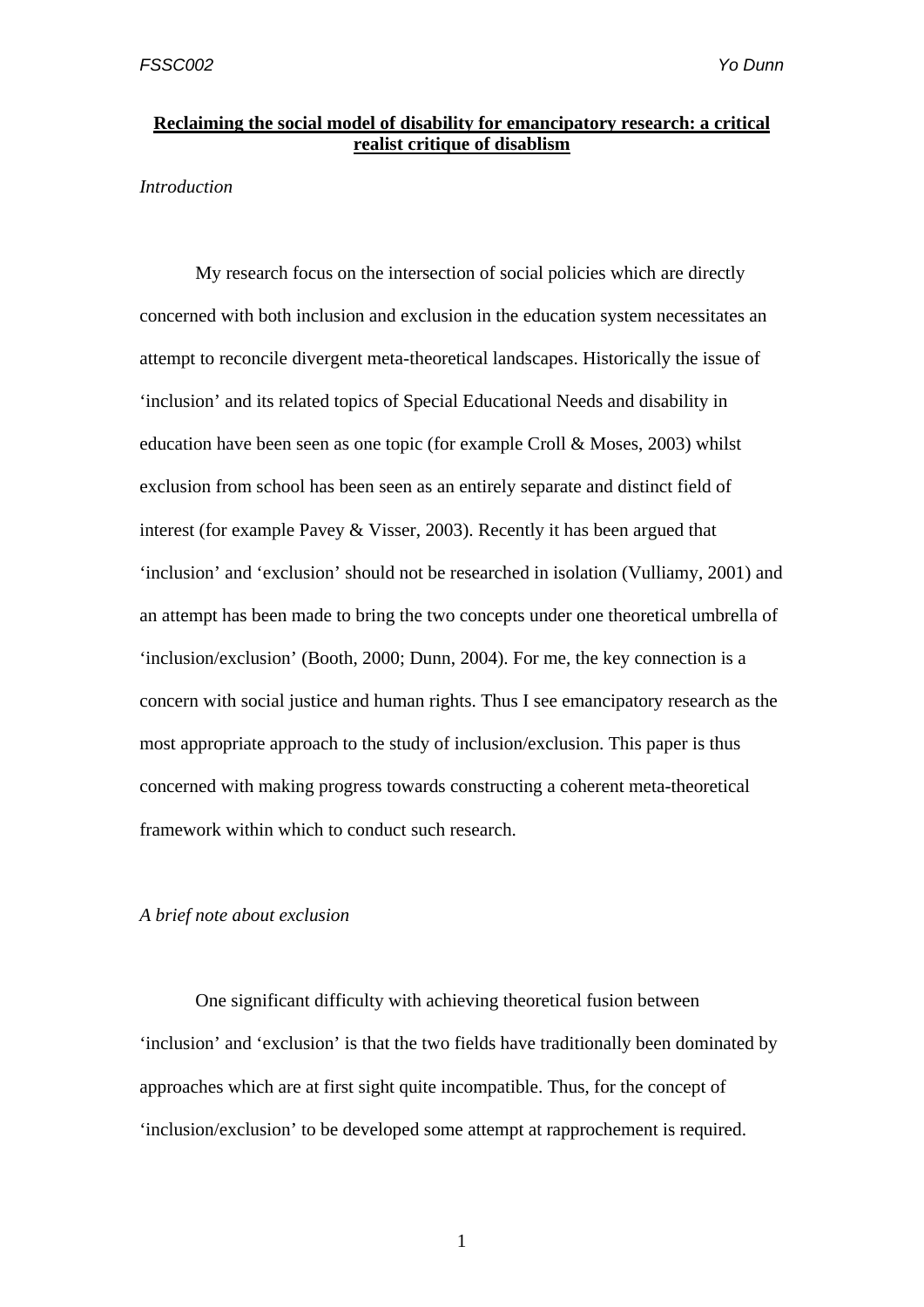Research into exclusion has historically been based within a technicist policy analysis which has focused on causal relationships in the sense of which factors<sup>1</sup> increase or decrease a child's risk of exclusion from school and their subsequent experiences (See for example Berridge *et al*, 2001; Daniels *et al*, 2003; DfES, 2003; SHA, 1992; SEU, 1998). This nomothetic goal is indicative of the strongly positivist ontological and epistemological assumptions of much of this work: viewing the world as real, concrete and knowable through measurement and the role of the researcher as passive and objective. The methods adopted in most of this body of work (mainly government commissioned) are predominantly quantitative and based heavily on flawed official statistics (Vulliamy & Webb, 2001). The use of some qualitative data from interviews has become more common in recent years (for example Solomon & Rogers, 2001), however this has often been an 'add-on' and does not, in itself, indicate a shift away from positivist epistemology. I have discussed elsewhere (Dunn, 2004) the limitations of this work and argued that there is a need for an integrated multi-level analysis with the potential to encompass the full spectrum of educational inequality.

 In this paper, therefore, I want to focus on inclusion: to explore more fully the ontological and epistemological underpinnings of research in this area, the reasons these are currently being re-evaluated, the new directions they might take and how these might be integrated into the concept of inclusion/exclusion.

*The importance of the Social Model to inclusion research* 

<u>.</u>

<sup>1</sup> despite some attempts to include institutional factors this predominately consists of circumstances pertaining to the child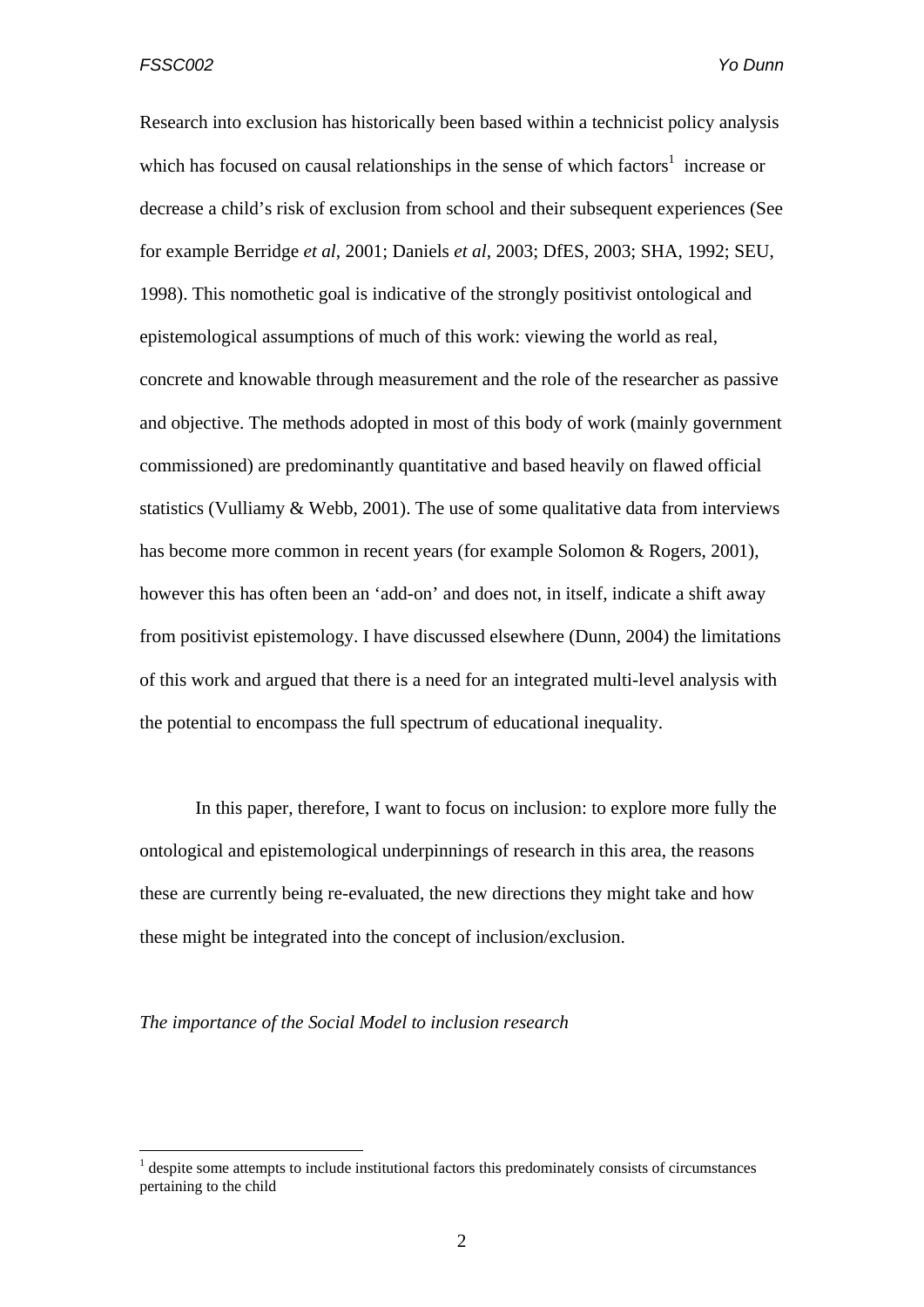The origins of the movement towards 'inclusion' in the education system lie within the Disability Rights Movement. Scholars associated with that movement and working in the discipline of disability studies predominately espouse some form of standpoint epistemology of disablism. This body of work is dominated by a strong version of the British Social Model of Disability. Shakespeare and Watson (2002) have highlighted the work of Finkelstein (1980, 1981), Barnes (1991) and particularly Oliver (1990, 1996) as key to this tradition. With a more specific educational focus, Fulcher (1989) has also been a notable exponent of this view. Research grounded in the British Social Model has commonly focused on interpretive understanding (*verstehen*) of the lived experiences of disabled people. Consequently many recent studies of 'inclusion' have used methods which draw heavily on strong versions of social constructionism, such as ethnography (as in Benjamin, 2002) and Foucauldian approaches focussing on discursive networks (as in Allan, 1999). The focus of this work has thus been more towards faithfully recounting the perspectives of disabled children in a particular educational environment rather than seeking, in any way, to explain their experiences. As I will argue later, I believe that such research, while intrinsically interesting, does little to advance the cause of emancipation. The rest of this paper, therefore, focuses on unpicking some of the key assumptions which underpin disablist research and considering whether the social model needs to be abandoned or relocated within an alternative meta-theoretical framework.

*The Social Model of Disability*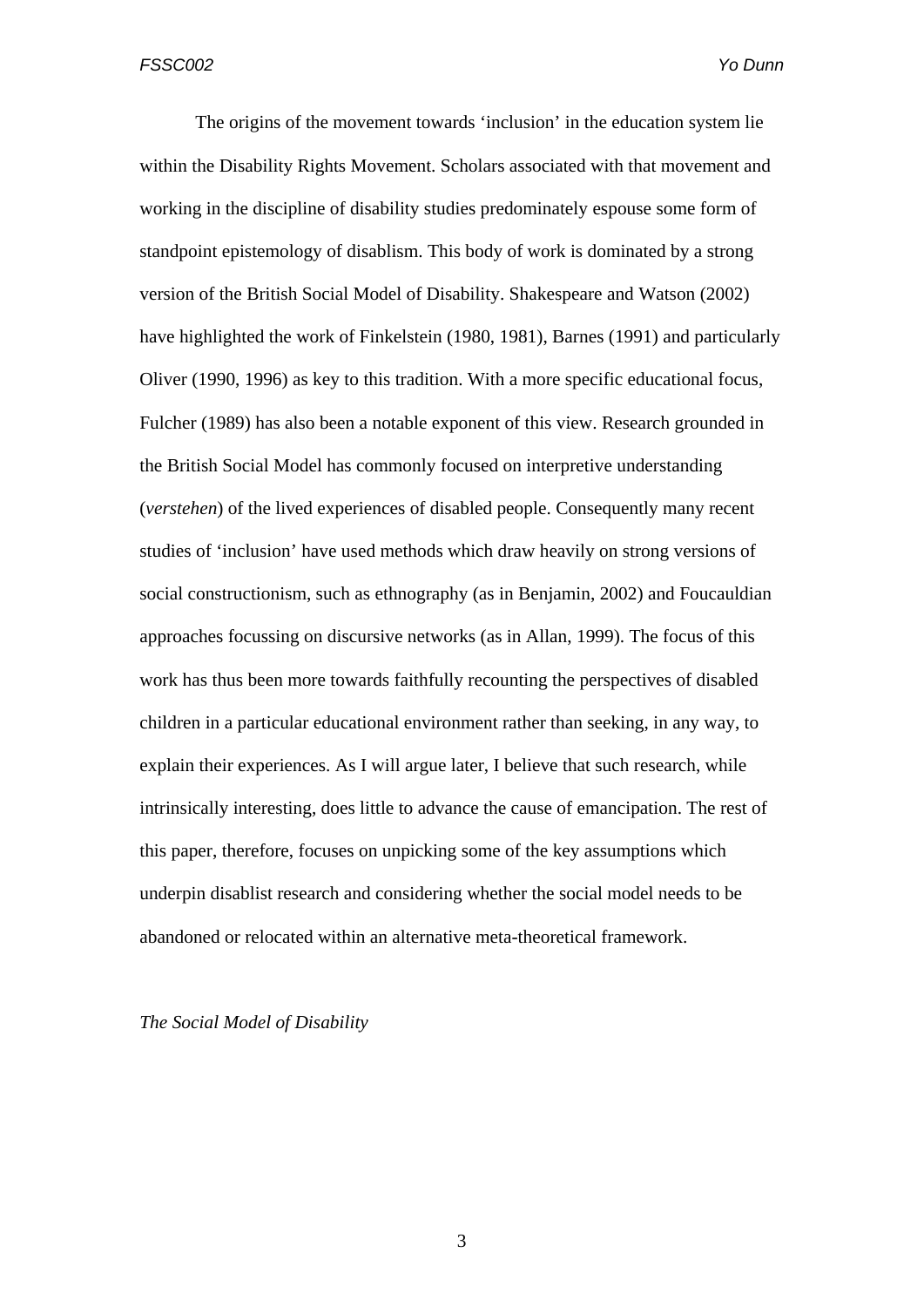Before attempting to deconstruct the assumptions of disablism, I believe it is essential to disconnect disablism itself from the social model of disability. In a form often referred to as the "strong" version, the Social Model states that

"Disability is something imposed on top of our impairments by the way we are unnecessarily isolated and excluded from full participation in society." (excerpt from the Union of the Physically Impaired Against Segregation document: Fundamental Principles of Disability. Reprinted in edited form in Oliver, 1996, p.22).

It is important to note that, even in this strong form, the social model does not deny the existence or relevance of impairment, a point which I will revisit later.

Since its original conception in the 1970s, however, a misapprehension has arisen that the social model can only be located within the epistemological framework of disablism. Stone & Priestley's (1996) 6 principles for emancipatory disability research have been a key influence in this association, since they assumed the necessity of locating the social model within disablism in order to distinguish it from the positivist and interpretivist paradigms. Barnes (2003) has argued, over the past 30 years "in some respects the social model has become the new orthodoxy." (p.9) replacing the medical model as the dominant paradigm in research into disability. Since arguing against this shift would be a difficult position to sustain, the association between the social model and disablism has proved difficult to disentangle.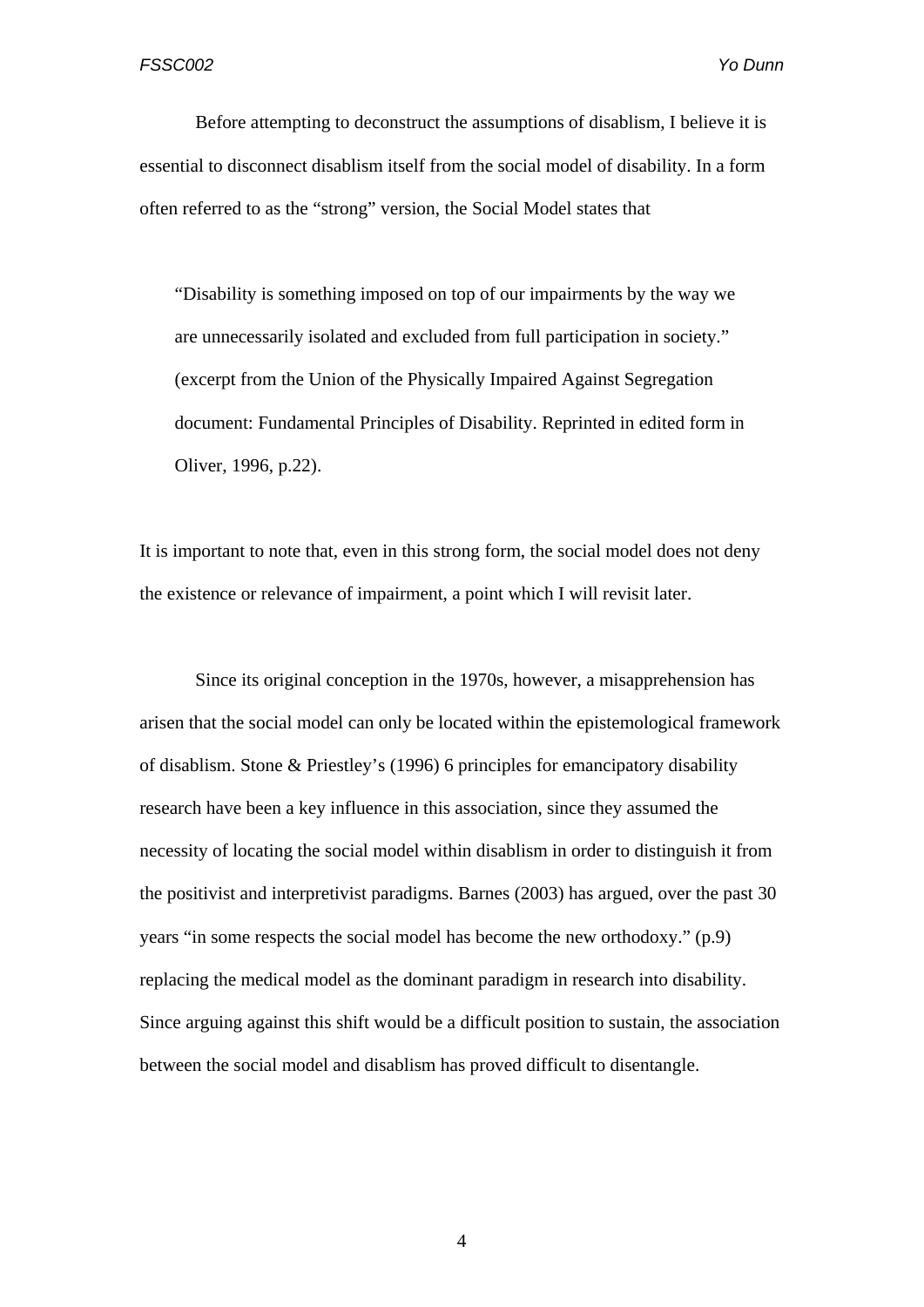Recently, however, some discomfort with the social model has become apparent (see for example Shakespeare & Watson, 2002; Dewsbury *et al*, 2004; Gabel & Peters, 2004). I would argue that the root of that discomfort is not the social model itself, but rather the strong disablist epistemology with which it has been associated.

# *The key assumptions of disablism*

#### *Strong Social Constructionism*

Ontologically and epistemologically similar to other standpoint epistemologies such as feminism, disablism is associated with a strong form of social constructionism. Thus, on an ontological level, disablist perspectives commonly assume that reality is constructed by social actors through their discourse and that there is no independent reality beyond this. A key criticism of this view is that it conflates ontology and epistemology by assuming that nothing exists independently of knowledge, a problem referred to by critical realists (such as Sayer, 2000) as the epistemic fallacy. In the physical world this conflation can be easily disputed through examples such as stars which, I would strenuously argue, existed long before humans came into existence, let alone built telescopes. Thus they exist independently of our knowledge of them.

In the social world, however, the argument is more complex. Strong social constructionists argue that, since ideas cannot be expressed without language (or at least some form of semiosis) it is not possible to have knowledge of any independent social reality and therefore that no such reality can exist. All that is social must be

 $\overline{5}$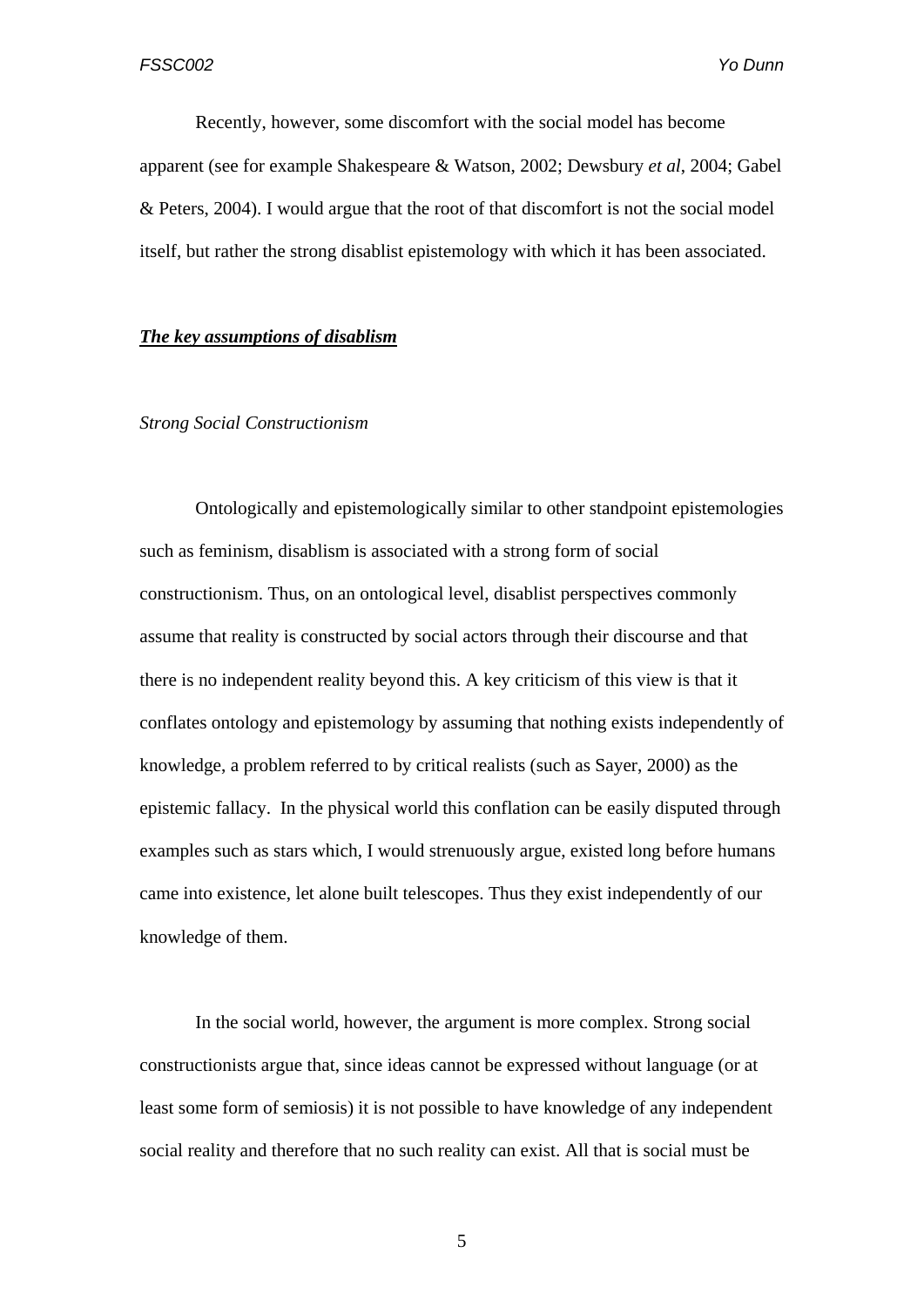socially constructed. Sayer (2000) has argued, however, that this position confuses construction with construal. Many social practices occur in the world without the presence of external observers (such as researchers) and changes in theories about social practices do not (automatically) cause changes in those social practices. Thus, many social practices exist independently of our construal of them (Sayer, 2000). For example, the shift within disability research away from medical models of disability and towards the social model (a shift in construal of the social problem) did not automatically cause the barriers disabled people experience in society (the social problem itself) to disappear.

Beyond this general problem with strong social constructionism there is an additional and highly significant difficulty specific to standpoint epistemologies. Disablism's version of the social model is that disability is created **solely** by the discourses and practices of the non-disabled world: that is that disability is entirely socially constructed. If this is accepted then it must also be the case that disability has no relation to impairment: that the two concepts are entirely independent. Thus, where the social model is used in this way it is implicit that there is no inherent difference between disabled and non-disabled people, and thus it is a denial of impairment. The difficulty this causes is to ignore significant practical and real problems experienced by disabled people which are a result of impairment and not social constructions (most notably some experiences of pain and emotional distress).

It is this significant departure from reality which, I would argue, has led many researchers to want to distance themselves from the social model. As Shakespeare and Watson have argued "the denial of difference is as big a problem for disability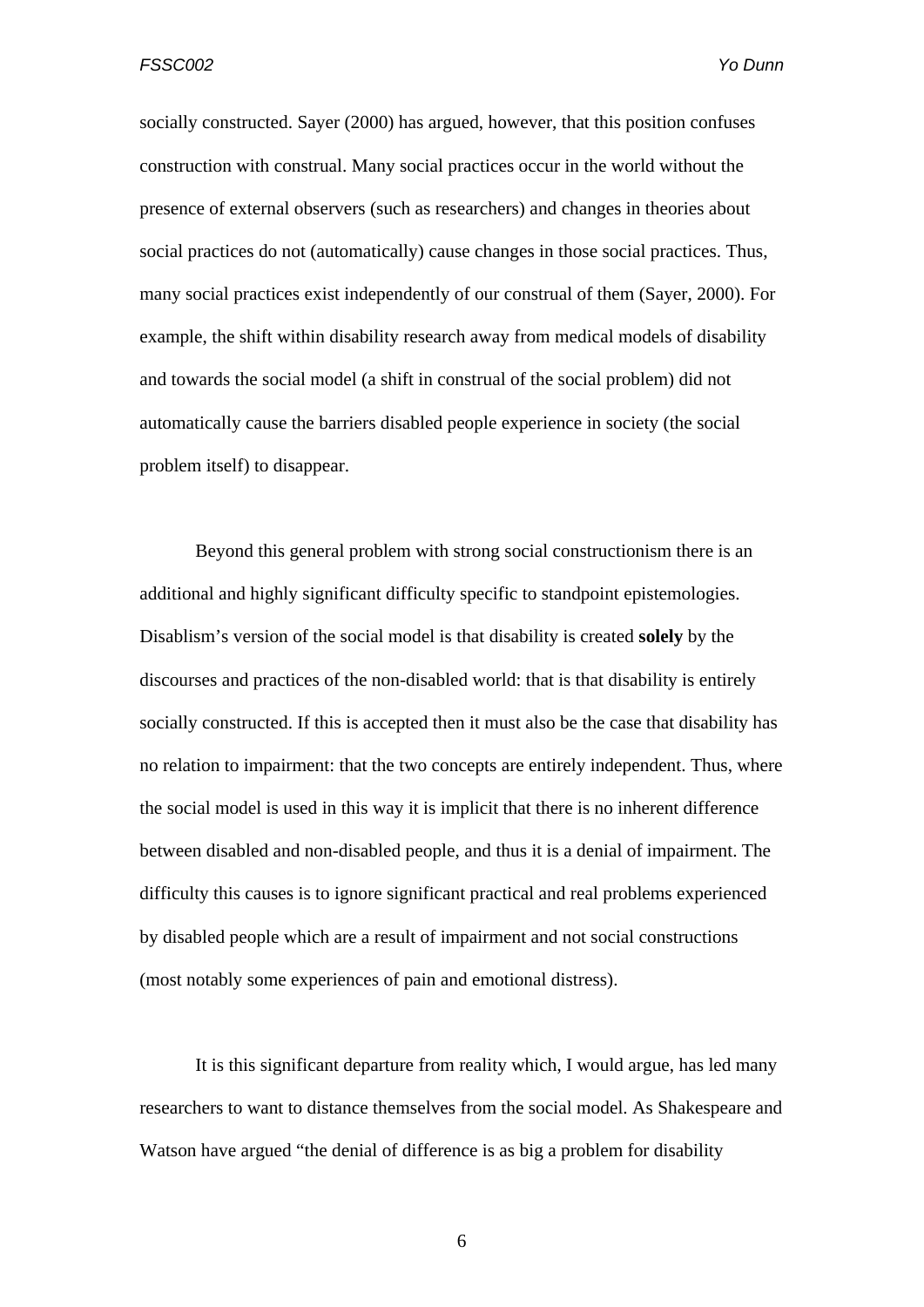studies, as it was for feminism." (Shakespeare and Watson, 2002, p.11). However, it does not follow that the denial of difference is a problem which must, necessarily, lie within the social model itself. The social model distinguishes between 'disability' and 'impairment' but does not suggest either that they are not related nor that impairment it entirely irrelevant. It is, I would argue, the standpoint epistemology of disablism which is the fundamental difficulty.

#### *The privileged standpoint of the oppressed*

In a key review of the first ten years of the emerging 'disability studies', Barnes (2003) reinforces a frequent demand of disablism's proponents: that research must be accountable to disabled people and their organisations, thus "reversing the social relations of research production" (Stone & Priestley, 1996, p.703). This implies both that the perspective of disabled people themselves should be privileged above all others and that disabled people and their organisations should control the research agenda. As Dewsbury *et al* (2004, p.156-7) have argued

"Constructionist versions of experience can slip easily into essentialist positions, whereby members of one social grouping are held to be incapable of experiencing the experiences of another social grouping".

Such a position, fundamental to disablism (but not, I will argue, to the social model), is flawed as an epistemology of emancipatory research in a number of respects. In this section I will discuss what I see as the two key criticisms of this position then, in the section which follows, I will move on to some more minor and technical criticisms.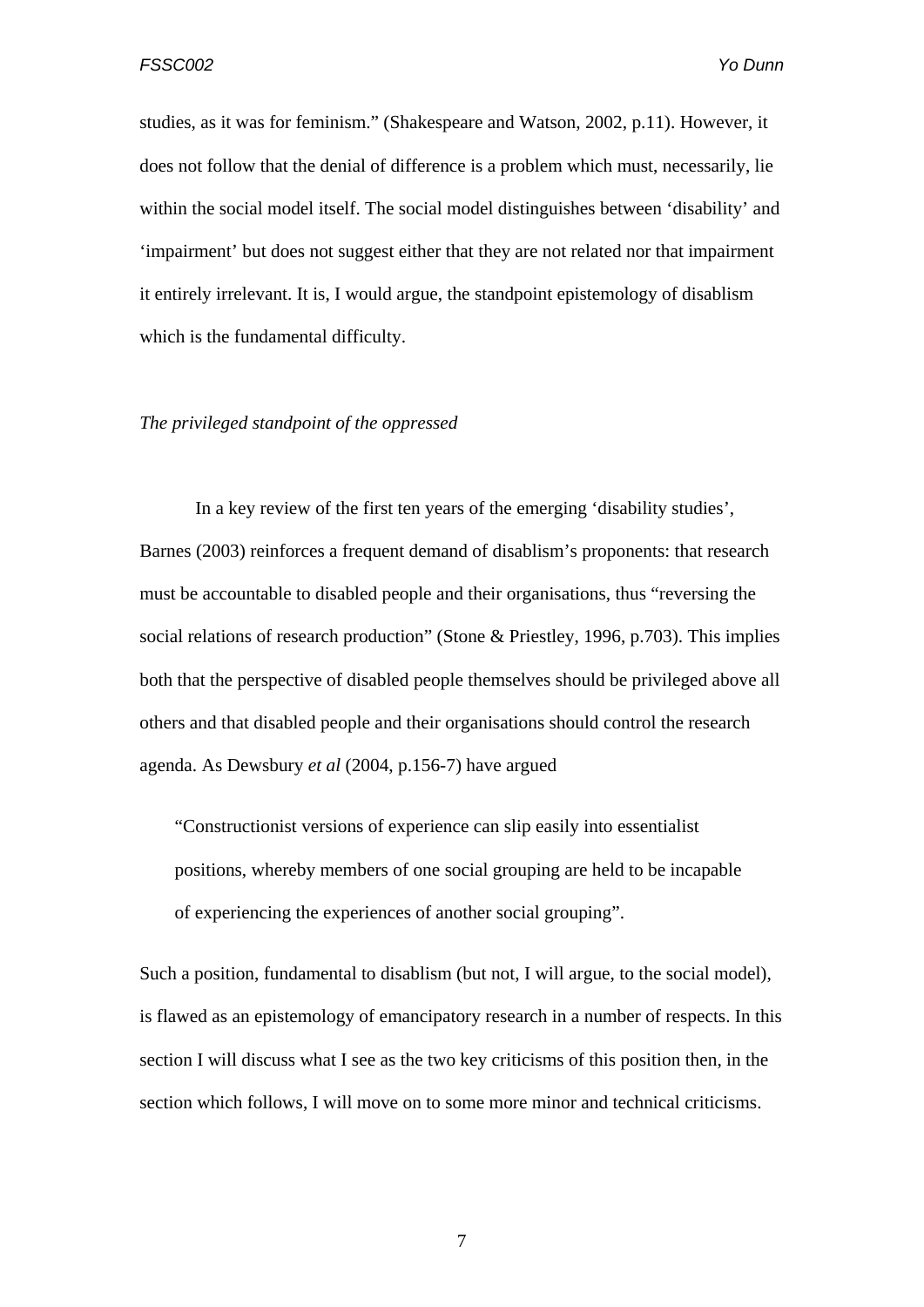Sayer (2000, p.53) has described two key difficulties with situatedness which can be applied to the analysis of the disablist perspective. Firstly, he argues that to acknowledge that certain knowledge originates from a particular culture or subject position does not imply that it only applies to that culture/subject position. Thus, the social model of disability (whilst originating within the disability movement) might equal well be applied to explaining racism or other forms of discrimination and therefore should not be constrained within the agendas of the disability rights movement. I would argue, therefore, that the positions that (a) the perspective of disabled people themselves is the only valid view of disability and (b) that research into disability should be controlled exclusively by disabled people themselves are fundamentally as prejudiced and discriminatory as the practices they seek to supplant.

Sayer's second key criticism of situatedness undermines disablism's critique of research rooted in medical models of disability. He suggests that the fact that knowledge "bears the marks of its social origins" (2000, p.53) is not in itself a problem: in fact, he argues, it is inevitable that this should be so. So, under this conceptualisation, the fact that the medical model guided most research into disability prior to the 1970s is not in itself a problem. According to Sayer, a problem arises only when this agenda causes it to fail the critical realist test of explanatory adequacy. By this test, research which fails to consider the contribution of social practices to the experience of disability would be judged as failing to provide adequate sociological explanation. However, research which privileges the disabled viewpoint to the extent of denying the existence of any difference (i.e. impairment) between a disabled person and a person who does not currently have an impairment would also be judged to be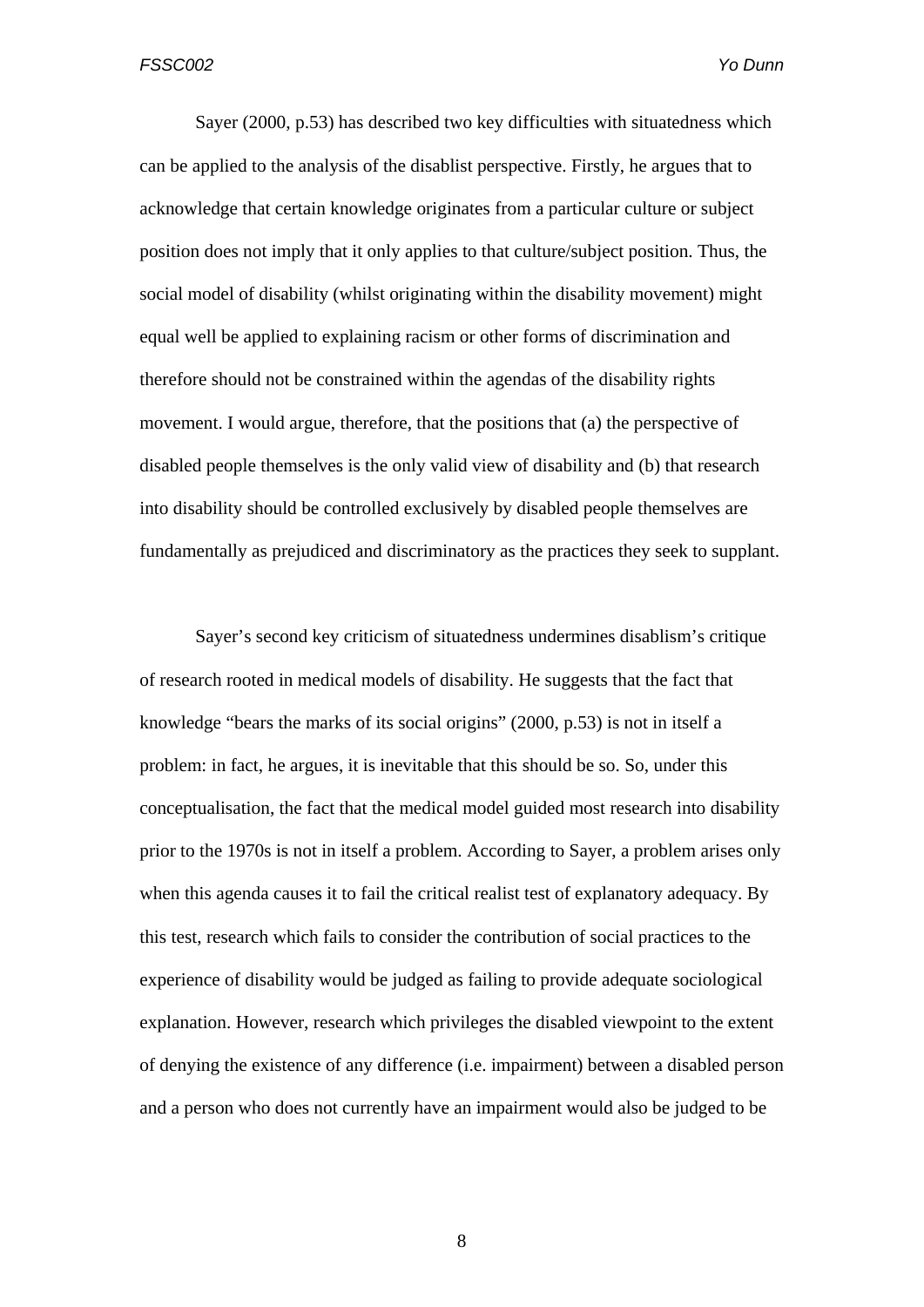explanatorily inadequate. This is because such explanations fail to adequately account for experiences such as pain which does not result from a social practice.

Thus, whilst I would agree that the voices of oppressed minorities should not be excluded, neither should they be included uncritically and without examination. Sayer (2000, p.55) makes the point very well quoting Haraway's (1991, p.191) argument that "the standpoints of the subjugated are not innocent or exempt from critical re-examination.". He goes on to argue that "there is no warrant for giving them [oppressed groups] an epistemic privilege which we would deny to socially privileged groups" (Sayer, 2000, p.55).Thus, I am not arguing that the disabled 'voice' has no value but rather that it should not be held to be inherently more valuable than alternative viewpoints in and of itself. Rather it must viewed critically and examined in terms of its explanatory usefulness. Thus I would argue that the social model of disability **as it is construed by disablism** is inadequate to the task of explaining the experiences of disabled people. I fully acknowledge the importance of the lived experiences of disabled people but argue that **in isolation** they constitute inadequate sociological explanation.

### *Other difficulties with epistemic privilege*

In addition to the key criticisms set out above there are three less central, but nevertheless valid, criticisms of the disablist positions that the perspective of disabled people themselves is the only valid one and that, therefore, disabled people should have exclusive control of the research agenda.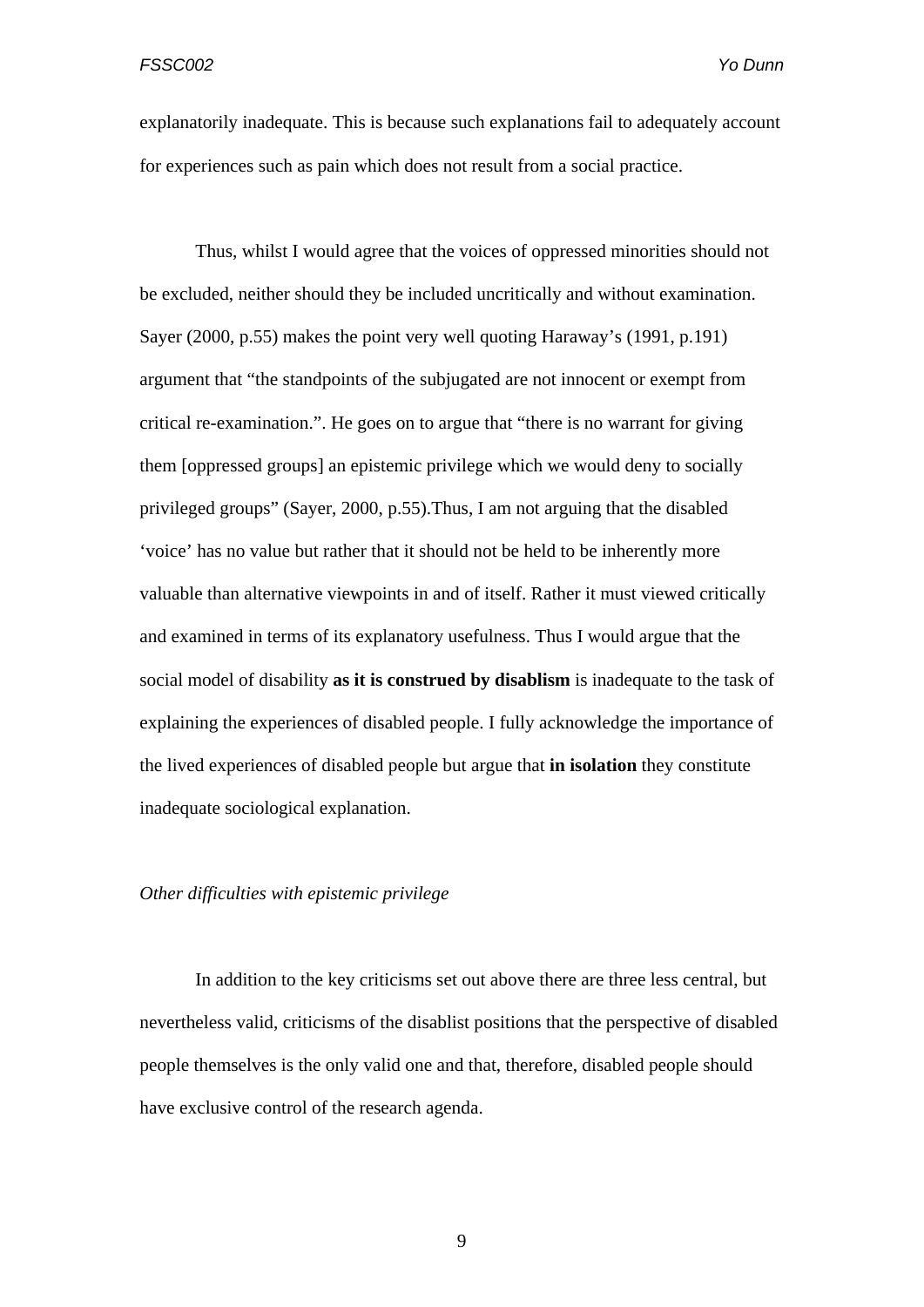Firstly, these positions preclude the possibility of non-disabled people having anything to offer the emancipatory process: a view exemplified by some extremist views of non-disabled researchers as 'parasites' (Hunt, 1981 cited in Stone & Priestley, 1996). Unfortunately this position has a fundamental flaw when taken together with a social model view of disability as oppression. If the argument were taken to its logical conclusion it would go like this: disabled people are oppressed and unable to attain power in society, because they have no power they are unable to overcome their oppression. If at this point we insert the idea that the viewpoint of the disabled person themselves is the only valid one then only disabled people can emancipate themselves but since none of them have any power this becomes impossible! Thus, the original premise of the argument must be questioned.

A further difficulty with the privileging of the viewpoint of disabled people is that its justification is based on a critique of the previously dominant medicalised research paradigm (see for example Fulcher, 1989). As I set out above such critique is in any case fully justified when pursued from a critical realist perspective as failing to provide an adequate sociological explanation of the experience of disability. However, when criticised from a disablist perspective as prejudiced, I would argue, the critique cannot succeed because it is founded on an ontology which denies the existence of an independent reality. Since such assumptions lead to an epistemology which denies the possibility of truth and error in knowing (Sayer, 2000), the disablist position implies judgmental relativism (that is the position that it is not possible to judge between conflicting beliefs). If this is accepted then the previously dominant paradigm cannot be held to be in error or untrue. Thus the key disablist critique of medicalised, able-bodied research is undermined.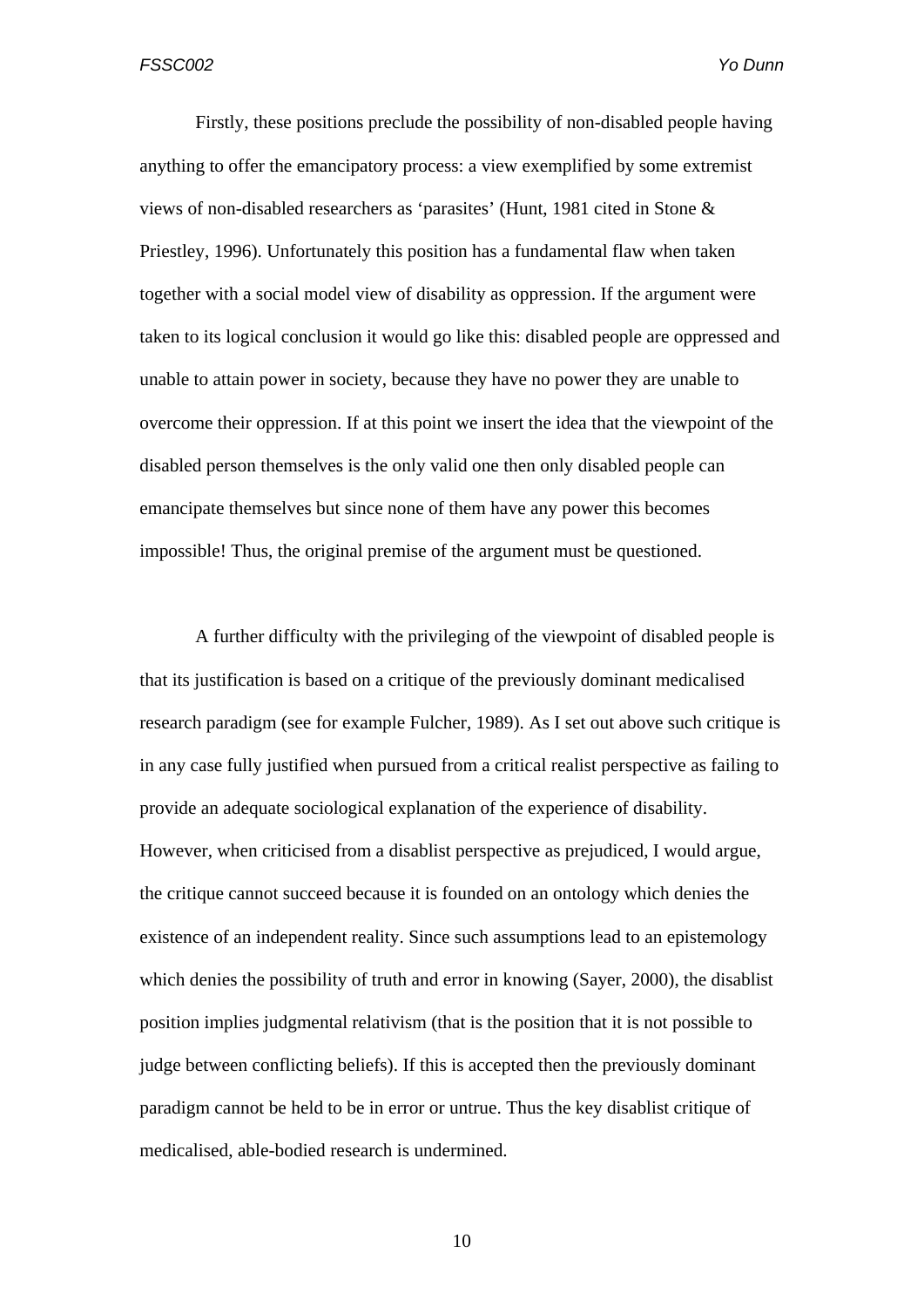Finally, as in feminist research, disablist research has advanced the justification of redress (i.e. that reversal of the privilege is necessary in order to redress the balance and 'right the wrong'). This assumes (erroneously) that time is not a relevant factor and that privileging the disabled viewpoint in the future will somehow make up for or balance out the oppression of it in the past – unfortunately the decisions and issues are different and constantly changing so rather than rebalancing it is simply likely to cause further imbalance.

# *The homogenous, cohesive and distinct disabled group*

In a paradoxical stance, given the 'denial of difference' problem discussed earlier, the position that disabled people themselves should control the research agenda is centred on a further key assumption of disablism: that 'disabled people' comprise a homogenous, cohesive and readily identifiable group. In a flaw common to all strong standpoint positions (Sayer, 2000, p.54), disablism thus implies that members of particular social groups must automatically share the same point of view and that people cannot be members of multiple groups. Additionally, much disablist writing assumes that disabled people can be readily identified and distinguished from non-disabled people.

Thus disablism assumes, and imposes on the social model of disability, the idea that 'disabled' is a fixed and singular identity applying only to particular individuals. In practice, it seems clear, individual disabled people have widely divergent experiences and views. There are obviously organic differences in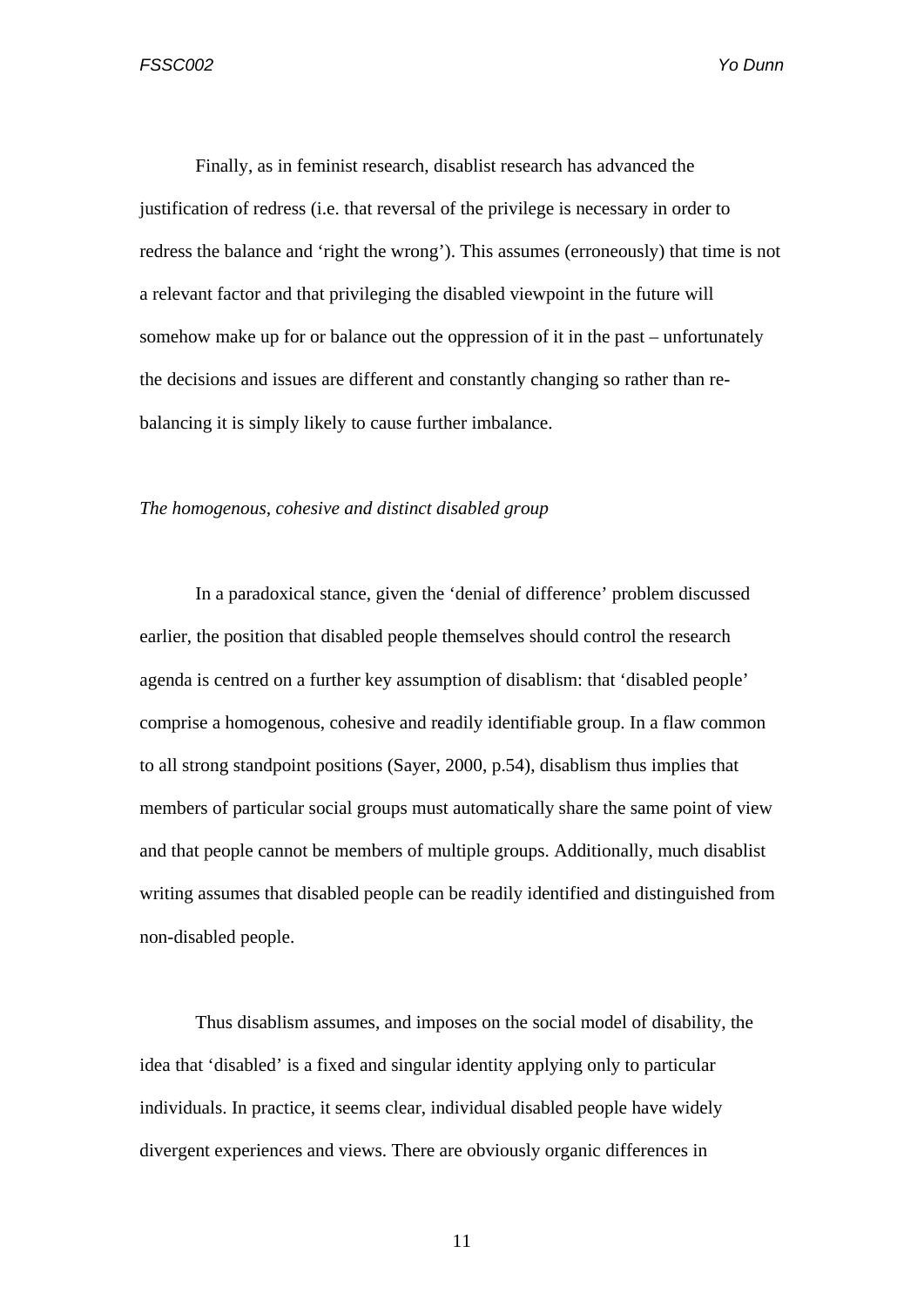impairment between individuals which can lead to vastly different experiences. Some individuals choose to reject the 'disabled' label altogether, including many deaf people. There are also many individuals with multiple 'disabled' identities and joint membership of other social groups including other disadvantaged or discriminated against groups.

'Disabled' is also not a stable identity. Individuals may both enter and exit the 'disabled' group, sometimes several times, and these identities can be fused with and overlap with membership of subgroups identified by impairment or other factors. Impairments both vary and fluctuate in the extent to which they both cause direct distress to the individual and interact adversely with the social environment. Change also occurs in the social environment – for example the implementation of the Disability Discrimination Act. Consequently, and as the implementation of that Act has demonstrated, on a practical level it is extremely difficult to specify where the dividing line actually is – who is 'disabled' and who is not?

Similarly, political persuasions and positions on particular issues vary as widely amongst disabled people as they do in the general population. Organisations of disabled people are no less prone to disagreement and debate than other democratic organisations. These issues are not merely theoretically problematic. They pose practical difficulties which in turn create methodological problems for researchers wishing to consult and involve disabled people (see for example Stone and Priestley, 1996).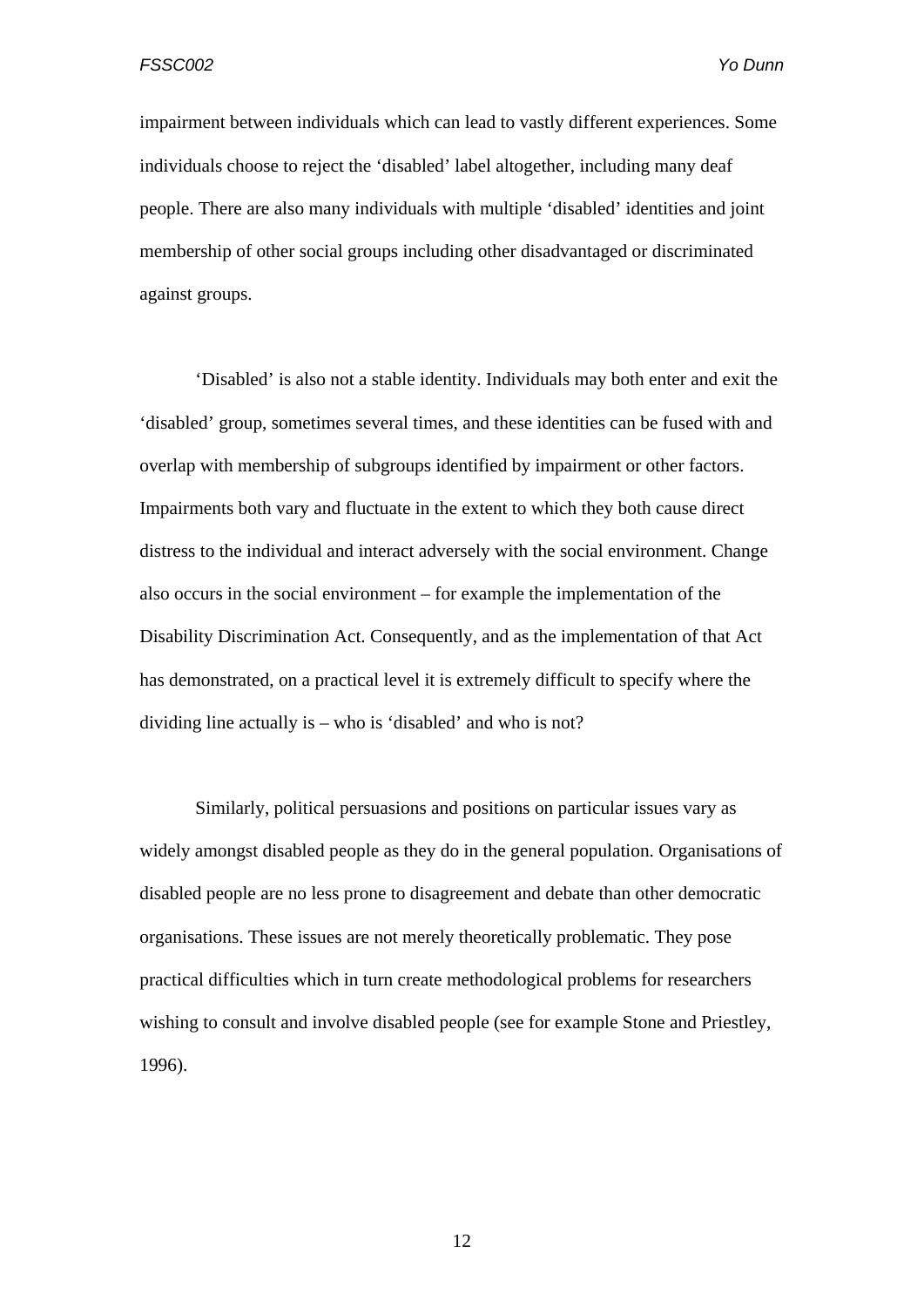These assumptions are fundamental to disablism. However they also severely undermine it as a basis for emancipatory research. The problem is well expressed by Gabel and Peters (2004). Whilst I would dispute their identification of the social model itself as the source of the problem, they demonstrate the fundamental difficulty of these assumptions, arguing that "In its emphasis on collective solidarity, the social model runs the risk of developing a form of oppression from within to justify liberation from without." (p.596). Thus by artificially homogenising and partitioning a 'disabled' group, disablism denies individuals a voice and so severely limits the potential for their emancipation.

However, it is disablism itself I would argue, rather than the social model, which makes these assumptions. According to the social model as set out earlier, disability is an experience beyond impairment. This conceptualisation allows for the experience of disability to vary between individuals. It is only when this is further constrained by the disablist insistence that 'disabled people' must control the research agenda that the assumption of a homogenous, cohesive and distinct 'disabled' group is made.

The assumption of a homogenous, cohesive 'disabled' group can actually prevent consideration of the needs of disabled people within a broader context of disadvantage and discrimination. For example in the education field, Booth (2000) has criticised tunnel vision views of inclusion as concerned only with pupils with Special Educational Needs, arguing that it camouflages broader divisions and discrimination created by selective processes related to "attainment, presumed ability, age, gender, religion, class, ethnicity and wealth." (p.82)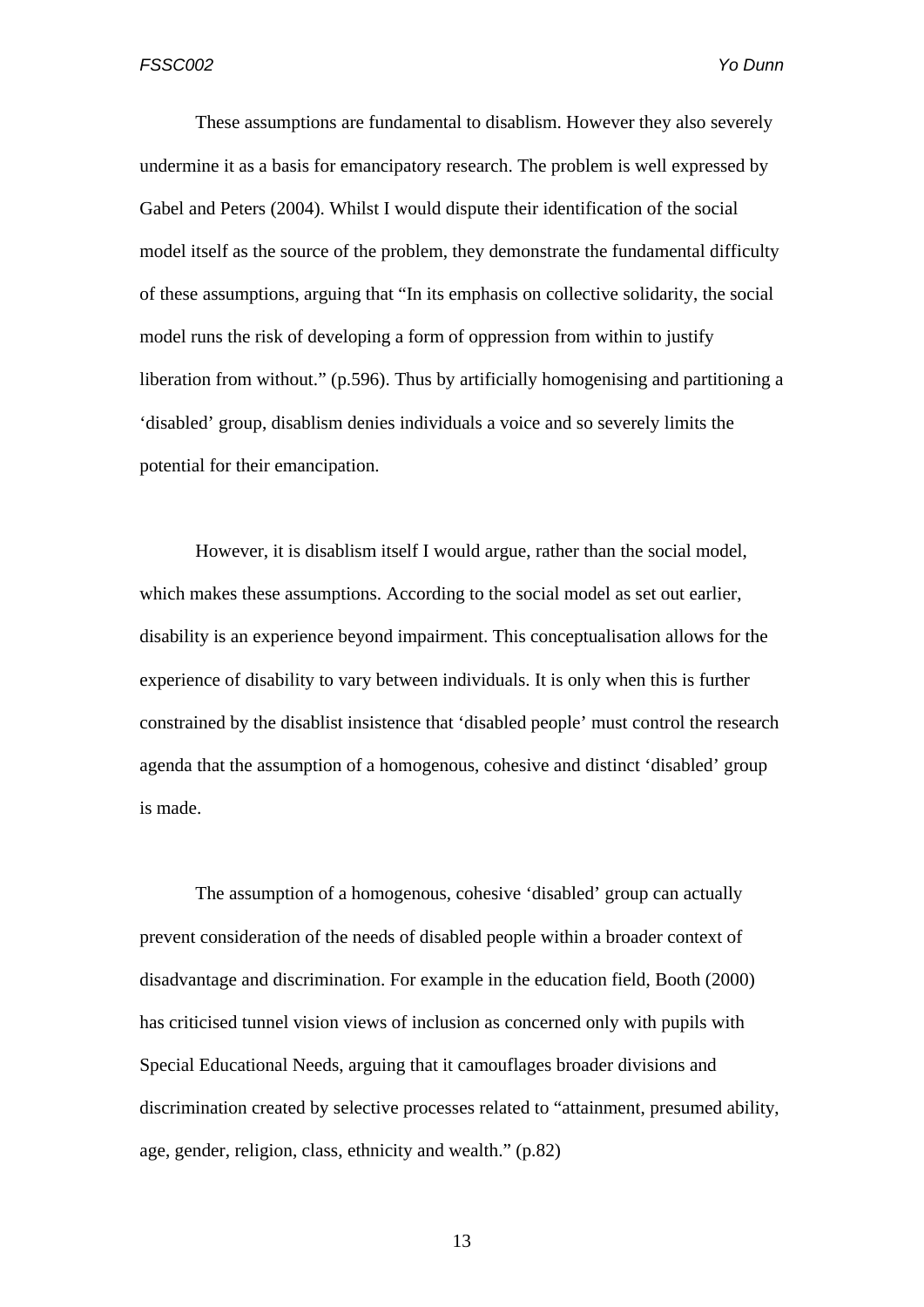In Stone & Priestley's (1996) fifth principle of emancipatory research, that of "Personalizing the Political and Politicizing the Personal" they argue that, while differences in personal experiences of impairment must be acknowledged, some degree of collectivisation is required in order to highlight disablement as a form of social oppression. Thus they view the assumption of a homogeneous, identifiable, 'disabled' group as essential to emancipation since a group is collectively more powerful than individuals. This argument stands up only so long as homogeneity is seen as essential to collective action. I would argue that it is perfectly possible for groups to form around a common cause but whose members represent a wide variety of experiences and standpoints. In addition, even if this argument were accepted, it is difficult to see why it should not be extended to cover all people experiencing disadvantage or discrimination thus forming an even larger group rather than perpetuating an artificial disabled/non-disabled divide.

If it is accepted, therefore, that it is disablism rather than the social model itself which makes the limiting assumption of a homogenous and cohesive group, then it becomes possible for an emancipatory research paradigm to be developed which extends the experience of disabling social practices beyond the criteria of the presence of an impairment. While this would require a slight modification of the social model, it also has the potential, as I will discuss later, to inform broader, more inclusive research.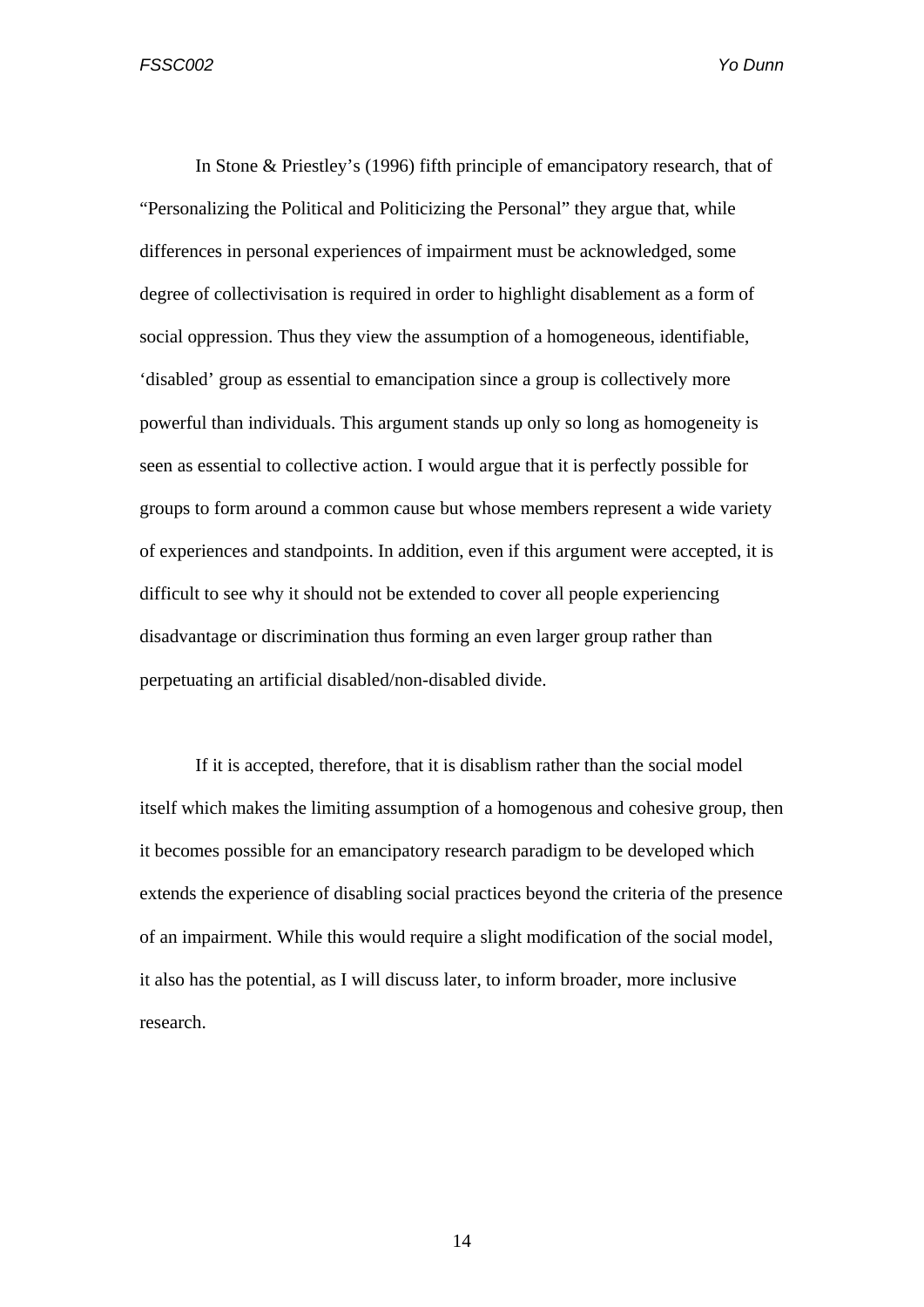#### *A final criticism - the uncomplicated oppressor*

The concept of who is actually doing the oppressing is persistently vague in much disablist writing. Sayer (2000, p.56) has argued that generally extreme standpoint epistemology precludes recognition of when the dominant oppressors are actually trying to improve social justice (because it assumes they are always oppressing) and thus makes an explanatorily adequate account impossible. In education, for example, this runs the risk of producing accounts which simply assume the use of personal tragedy and medicalised models of disability on the part of the oppressors (i.e. policy makers) and fail to adequately consider the complex and sometimes conflicting forces influencing social policy. Much current policy on disability now explicitly endorses some version of the social model of disability. Similarly no current document on Special Educational Needs would consider failing to assume that 'inclusion' should be the norm. From a disablist perspective these might appear to be victories, indeed from such a perspective it is extremely difficult to challenge these developments since they purport to accede to the long stated demands of the disability movement.

 Effective criticism of these developments, I would argue, needs to account for the complex meaning making (semiosis) of political discourses, such as 'inclusion' and their multi-faceted roles, including the neutralisation of opposition and dissent. This requires a perspective that specifically acknowledges the difference between construction and construal. Only then does it become possible to account for events such as the simultaneous re-construction of disability through oppressive social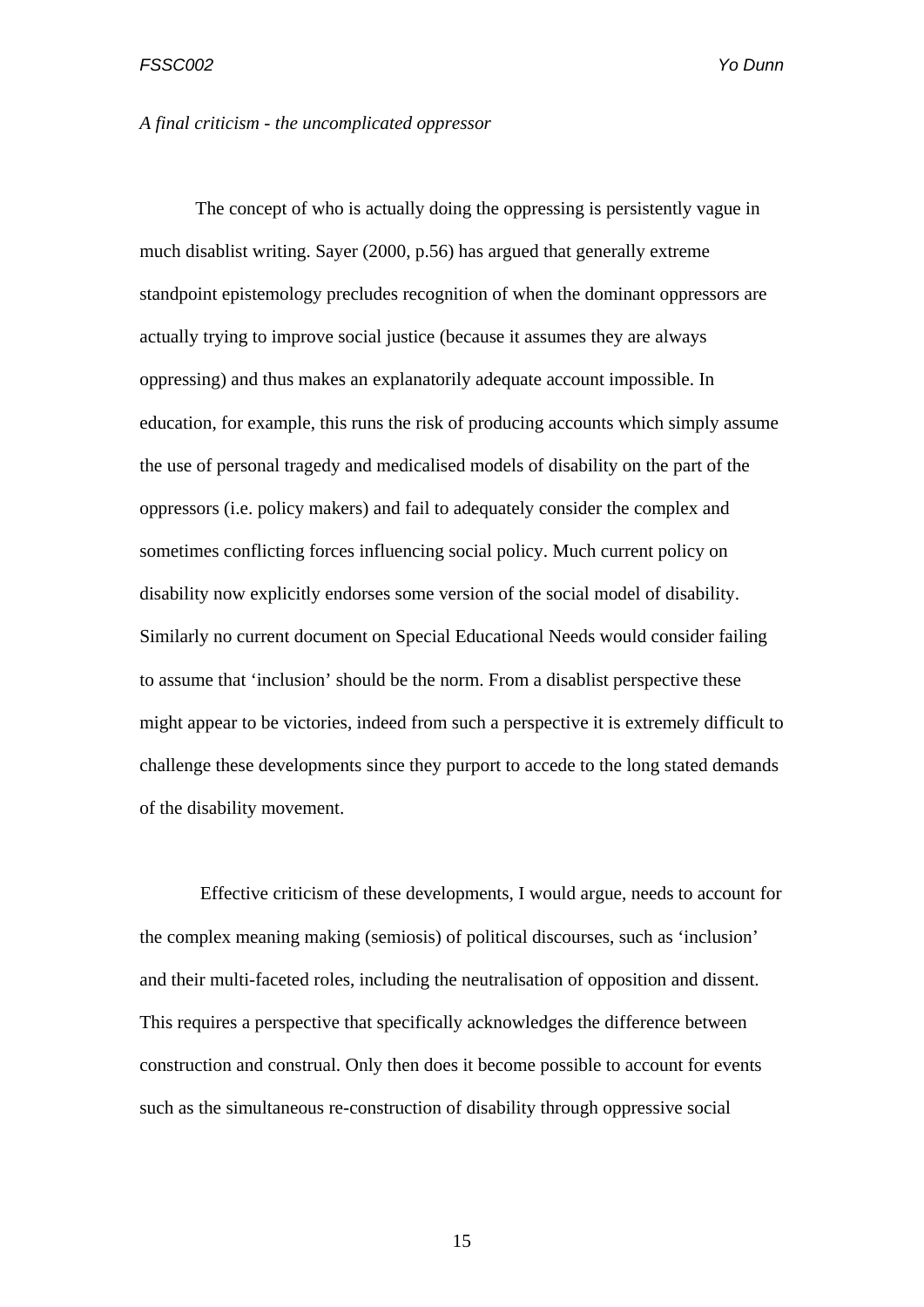practices (e.g. segregated schooling) and the construal of such oppression as emancipation (i.e. 'inclusion').

### *What alternative paradigms exist for emancipatory research*

# *Postmodernism*

Gabel and Peters (2004) have suggested that resistance theory located within an eclectic post modernist philosophy might constitute an alternative to the social model of disability as a new paradigm for disability studies. They quote Shakespeare and Watson's (2001) argument that

"… disability is the quintessential post-modern concept, because it is so complex, so variable, so contingent, so situated. It sits at the intersection of biology and society and of agency and structure. Disability cannot be reduced to a singular identity: it is a multiplicity, a plurality." (p.19)

A post-modernist paradigm might indeed resolve the problem of assuming a homogenous, cohesive disabled group. However I contend that, for two reasons, rejecting the social model of disability and relocating emancipatory research within a post-modern meta-theoretical approach would compound rather than resolve most of the current difficulties by preventing emancipatory research from developing an adequate critique of current social policy.

Firstly, post-modernism shares with disablism the difficulty of a strong social constructionist position. Ironically, some of the strongest criticism of 'post'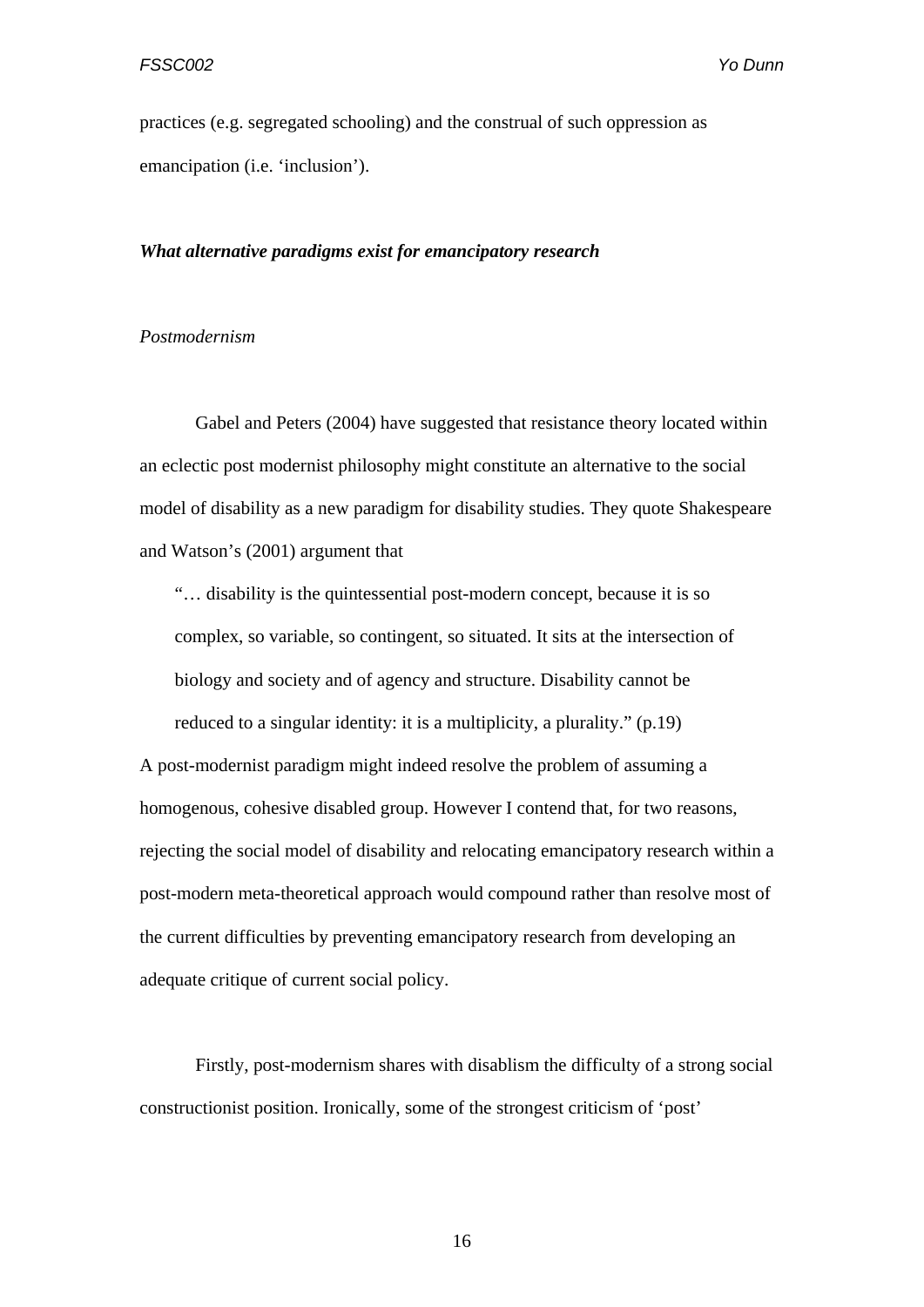theorising<sup>2</sup> has come from the disablist perspective. Oliver and Barnes (1998) have criticised the strong social constructionist position of 'post' theories on the grounds that they marginalise the study of structure, history and collective action.

I would carry forward this criticism to the present. A strong social constructionist position makes it difficult, if not impossible, to effectively critique current policy and without critique, it is difficult to imagine how emancipation can be advanced. An example is provided by the issue of semiosis. A post-modernist perspective would deny the existence of any reality beyond that which is constructed through discourse. This leads to a view of semiosis as consisting of signifier and signified with no external and independently existing referent. The difficulty of this position is that it permits the negation of opposition through discursive rather than actual change. For example, if no external referent exists, the construction of a purely linguistic notion of 'inclusion' cannot be challenged by reference to the failure to actually close special schools and move children into the mainstream.

Secondly, a post-modernist paradigm limits the potential for explanation to the micro-social sphere and, in doing so, severely limits the potential for change and thus emancipation. Nash (2002) has recently argued that limiting the research perspective to the micro-social risks missing important explanatory factors, such as school composition effects, which exist only on the macro-social plane. Similarly, Fairclough, Jessop and Sayer (2002) have argued that practical non-linguistic factors (such as the availability of material resources) are essentially relevant to issues of social policy and must not be excluded from analysis.

<sup>&</sup>lt;sup>2</sup> A term Oliver & Barnes (1998) use to refer collectively to post-modernism, post-structuralism and <sup>2</sup>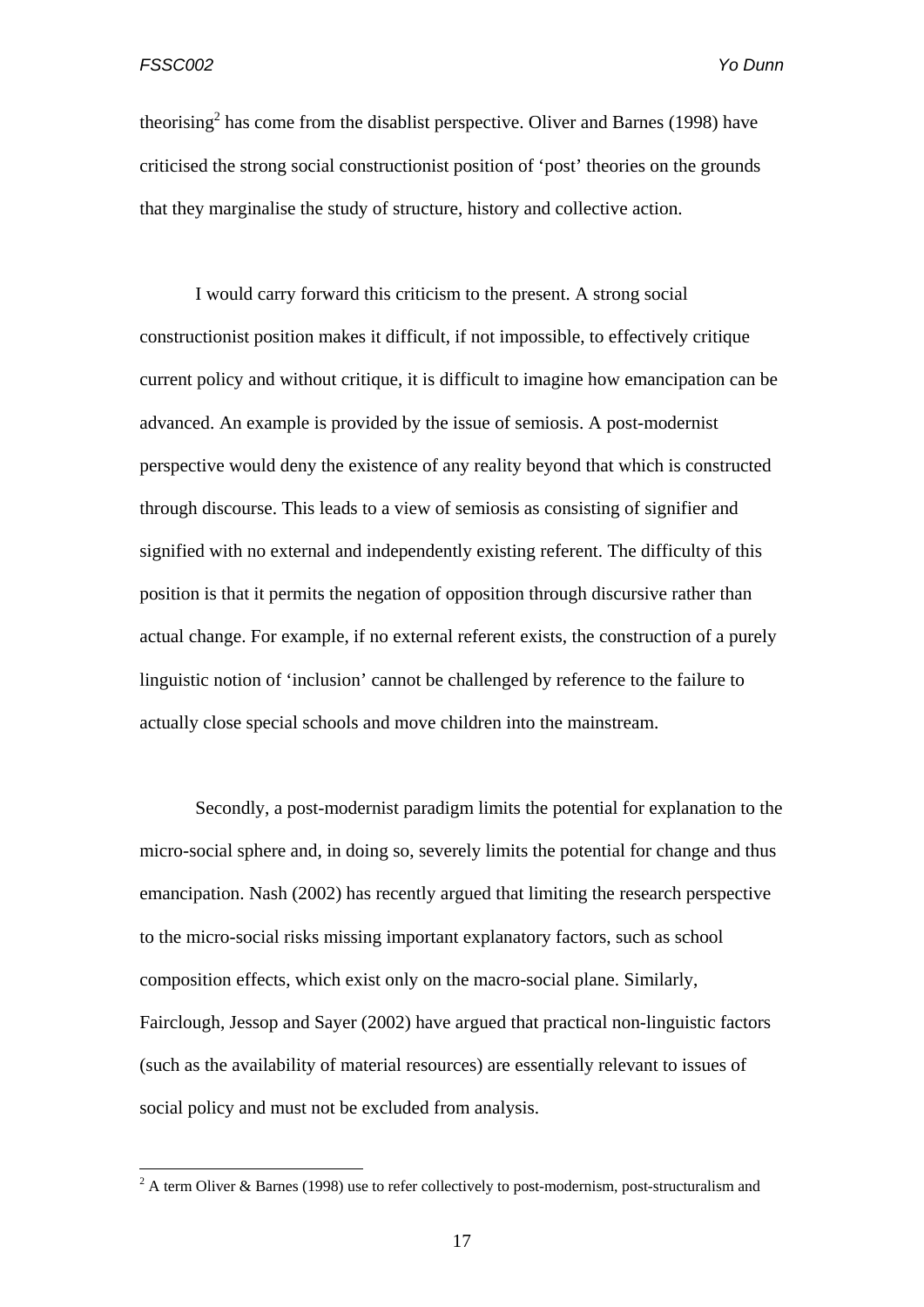Without consideration of such factors research can only explore the feelings and subjective experiences of particular groups of social actors but without the ability to offer any explanation as to how that experience might be effectively changed beyond that micro-level environment. In the area of inclusion this has meant that much recent research has concentrated on exploring how 'included' particular children feel whilst failing to offer any insight into how their experiences might be changed. Barnes (2003, p.10) quotes Finkelstein (2002) in pointing out that, as a result "experiential research alone has hitherto to yield any meaningful political or social policy outcomes."

## *Critical Realism*

I would propose that a philosophical position of critical realism forms the most promising starting point for developing a coherent meta-theoretical framework for emancipatory research into inclusion/exclusion. Such a position would have two substantial advantages.

Firstly, a critical realist position is uniquely suited to the goal of emancipation since it offers the possibility of going beyond mere understanding (*verstehen*) to develop explanations (*erklären*). This in turn opens up the possibility of change. Fairclough, Jessop and Sayer (2002, p.5) have argued from a critical realist perspective that "to illuminate semiotic causal powers and how they might be

similar philosophical positions.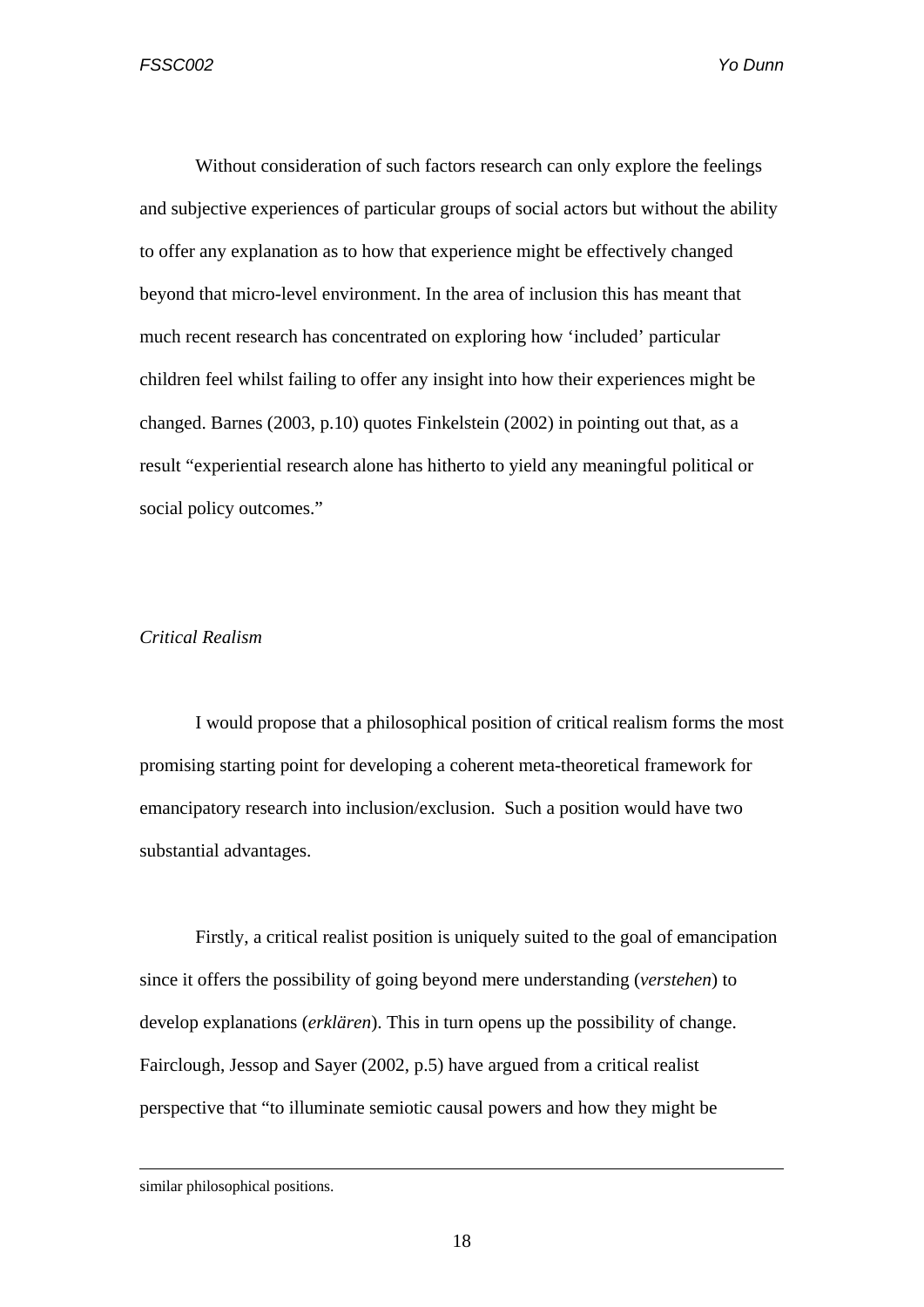actualised (their mechanisms)" should be one of the central goals of research. This is highly compatible with research into inclusion/exclusion because it allows for the possibility that not only may political discourse surrounding 'inclusion' significantly influence children's experiences in school but that it may be possible to draw conclusions as to how this occurs and so to challenge it.

Secondly, a framework underpinned by critical realism offers the possibility of broadening the account beyond impairment and disability (as it is currently understood) to incorporate other forms of disadvantage and discrimination. This would overcome the difficulties of assuming a homonogenous, cohesive disabled group by explicitly allowing for multiple, conflicting and shifting identities while at the same time not abandoning explanatory and emancipatory goals.

The aim of such a widening out of the research agenda would not be some naïve search for grand narrative but rather an acknowledgement that the explanatory power of accounts is likely to be strengthened by being explicit about our standpoints and attempting to combine several differently situated views. Both similarities and differences in experience can then be examined for the potential insights they may offer.

Critical realism is not without its flaws and it has been argued, from a Marxist perspective (Roberts, 2002), that critical realism's conceptualisation of 'emancipation' is too vague and general with an insufficiently robust conceptualisation of its relationship with ideology. Whilst tentatively agreeing with this criticism, I do not believe it fundamentally undermines the critical realist project,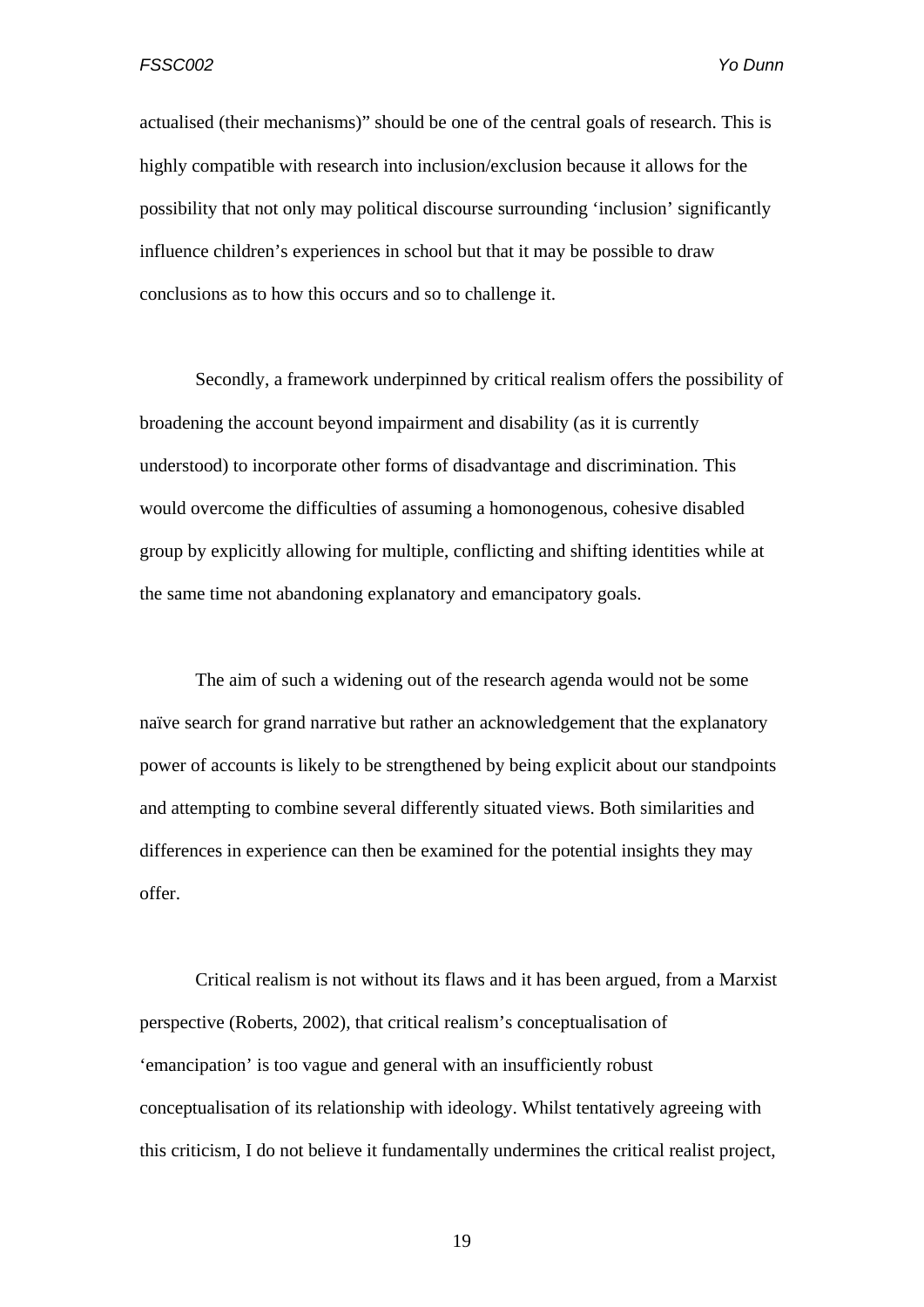rather it reminds us of the need to specify more precisely, as I have attempted to do here, the philosophical underpinnings of emancipatory research.

#### *A Critical Realist social model?*

At this point I can only put forward some initial thoughts as to what a critical realist social model of disability might look like. Firstly, a key component must be to adopt the critical realist distinction between construction and construal (Sayer, 2000). Thus the relevance and reality of impairment may be acknowledged, whilst still pervasive construals of impairment as disability are fundamentally challenged. This then allows similarities to other forms of discrimination (sexism, racism etc.) to be explored. It also ensures that opposition to oppression cannot be undermined by merely adopting the vocabulary of emancipation into the mainstream whilst failing to enact actual change.

Secondly, in place of the disabled/non-disabled binarism I believe some form of spectrum view of disability/disadvantage/discrimination might prove more fruitful. I have previously advocated the development of an inclusion/exclusion continuum as a means of providing an integrated multi-level analysis of exclusion (Dunn, 2004). I would now extend this argument to suggest that the concept of an inclusion/exclusion continuum also has the potential to fulfil this need for a spectrum view of disability in the context of disadvantage and discrimination more generally in the education system.

## *Conclusion*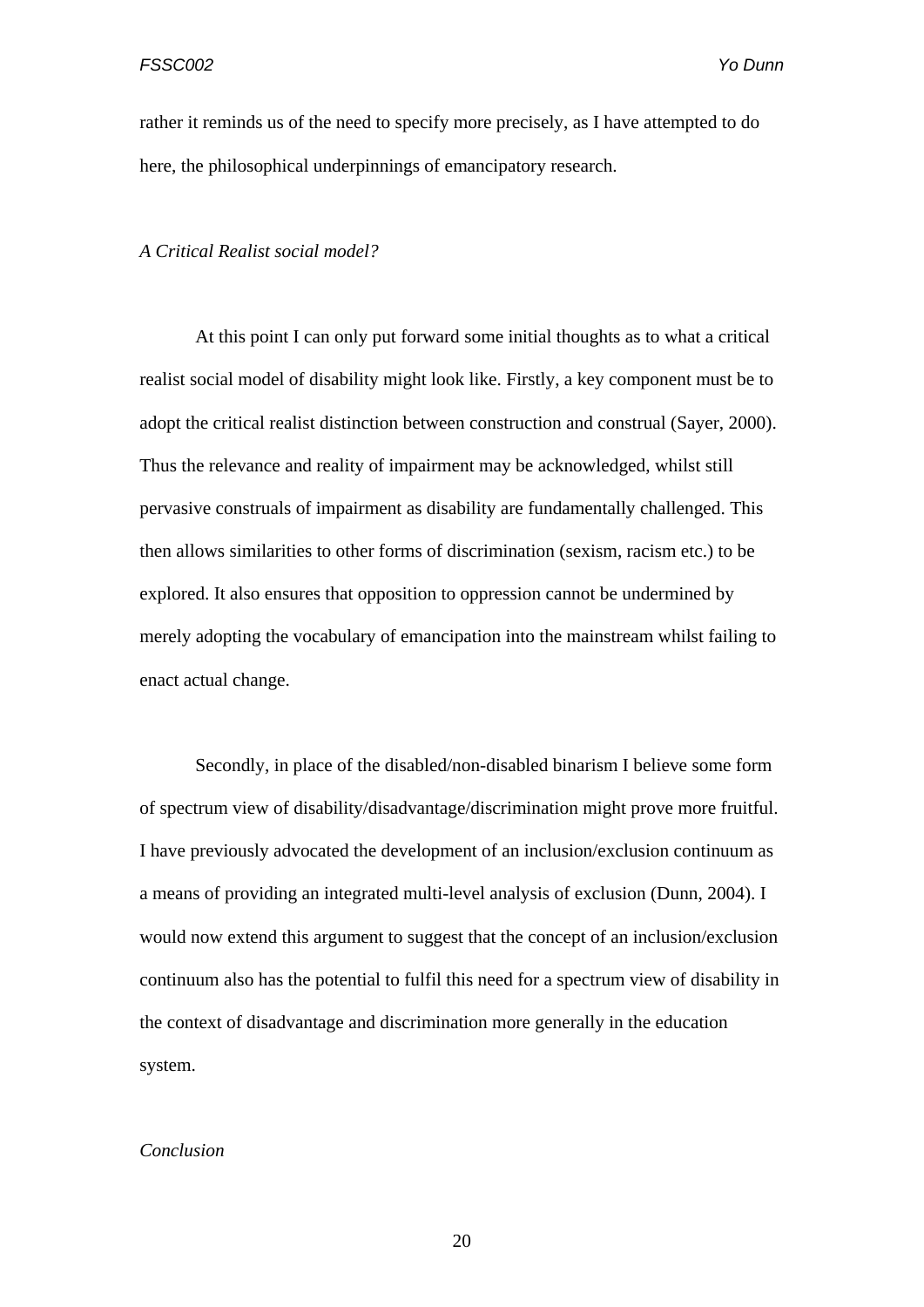The adoption of extreme positions has often been a necessary tool in attempting to overturn dominant paradigms but, at least within disability studies, the job has been done. As Stone & Priestley (1996) acknowledged, by the 1990s if researchers still failed to use a social model framework in disability research their research would automatically be considered oppressive. I have argued, in line with other recent commentaries, that the social model of disability as it is currently used has outlived its usefulness.

However, unlike other commentators, I have proposed that it is not the social model of disability itself which needs to be abandoned but rather the disablist epistemology which underpins current versions of it. If the goal is emancipation, then placing the experiences of the powerless on a pedestal no longer serves a useful function. I believe that research might more effectively concentrate on seeking to explain and make explicit the mechanisms through which domination and oppression are perpetuated and reinforced.

 I have argued that, in pursuing such a research agenda, the social model of disability still has a useful role to play. However its focus on the role of oppressive social practices needs to be reinforced rather than undermined. This can, I believe, best be achieved by reclaiming the social model of disability from the standpoint epistemology of disablism and relocating it within a critical realist framework. Then it reacquires the potential to be a vehicle for challenging current social policy and achieving actual progress towards emancipation.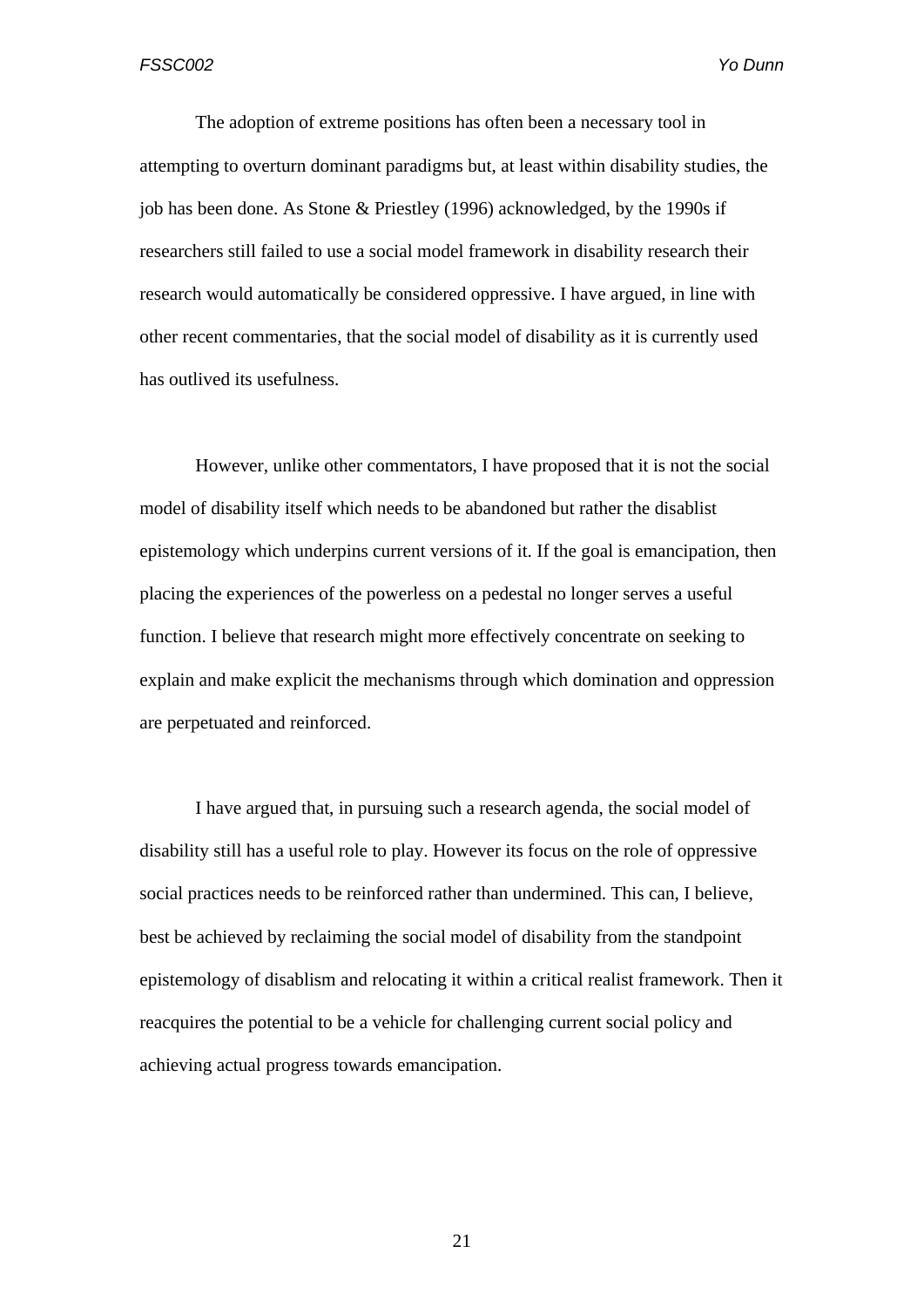# *References*

Allan, J. (1999) *Actively Seeking Inclusion: Pupils with Special Needs in Mainstream Schools*. London: Falmer Press.

Barnes, C. (2003) 'What a difference a decade makes: reflections on doing 'emancipatory' disability research', *Disability and Society*, vol.18, no.1, pp.3-17.

Benjamin, S. (2002) *The Micropolitics of Inclusive Education: An Ethnography*. Buckingham: Open University Press.

Berridge, D, Brodie, I, Pitts, J, Porteous, D & Tarling, R (2001) *The Independent Effects of Permanent Exclusion from School on the Offending Careers of Young People*. London: Home Office Research Development and Statistics Directorate.

Booth, T (2000) 'Inclusion and exclusion policy in England: who controls the agenda?'. In: Armstrong, F, Armstrong, D and Barton, L (eds) *Inclusive Education: policy, contexts and comparative perspectives*. London: David Fulton.

Croll, P. and Moses, D. (2003) 'Special Educational Needs Across Two Decades: Survey Evidence from English Primary Schools', *British Educational Research Journal*, vol.29, no.5, pp.731-747.

Daniels, H, Cole, T, Sellman, E, Sutton, J & Visser, J with Bedward, J (2003) *A Study of Young People Permanently Excluded from School*. RR405. London: DfES.

Department for Education and Skills (2003) *Statistics of Education: Permanent Exclusions from Maintained Schools in England*. Norwich: HMSO

Dewsbury, Guy, Clarke, Karen, Randall, Dave, Rouncefield, Mark & Sommerville, Ian (2004) 'The anti-social model of disability', *Disability & Society*, vol.19, no.2, pp.145-158.

Dunn, Y. (2004) *'Measuring' Inclusion and Exclusion: A Review of the Complexities of Measuring Social Constructs*. Unpublished essay for MA in Educational Research Lancaster University. (Available from author)

Fairclough, N, Jessop, B. and Sayer, A (2002) 'Critical Realism and Semiosis', *Journal of Critical Realism*, vol.5, no.1, pp.2-10. Available from: http://www.journalofcriticalrealism.org/index.php?sitesig=JCR&page=JCR\_040\_JCR \_1998-2003&subpage=JCR\_009\_JCR\_(Alethia)\_v5n1 [19/02/05]

Fulcher, G. (1989) *Disabling Policies? A comparative approach to education policy and disability*. London: Falmer Press